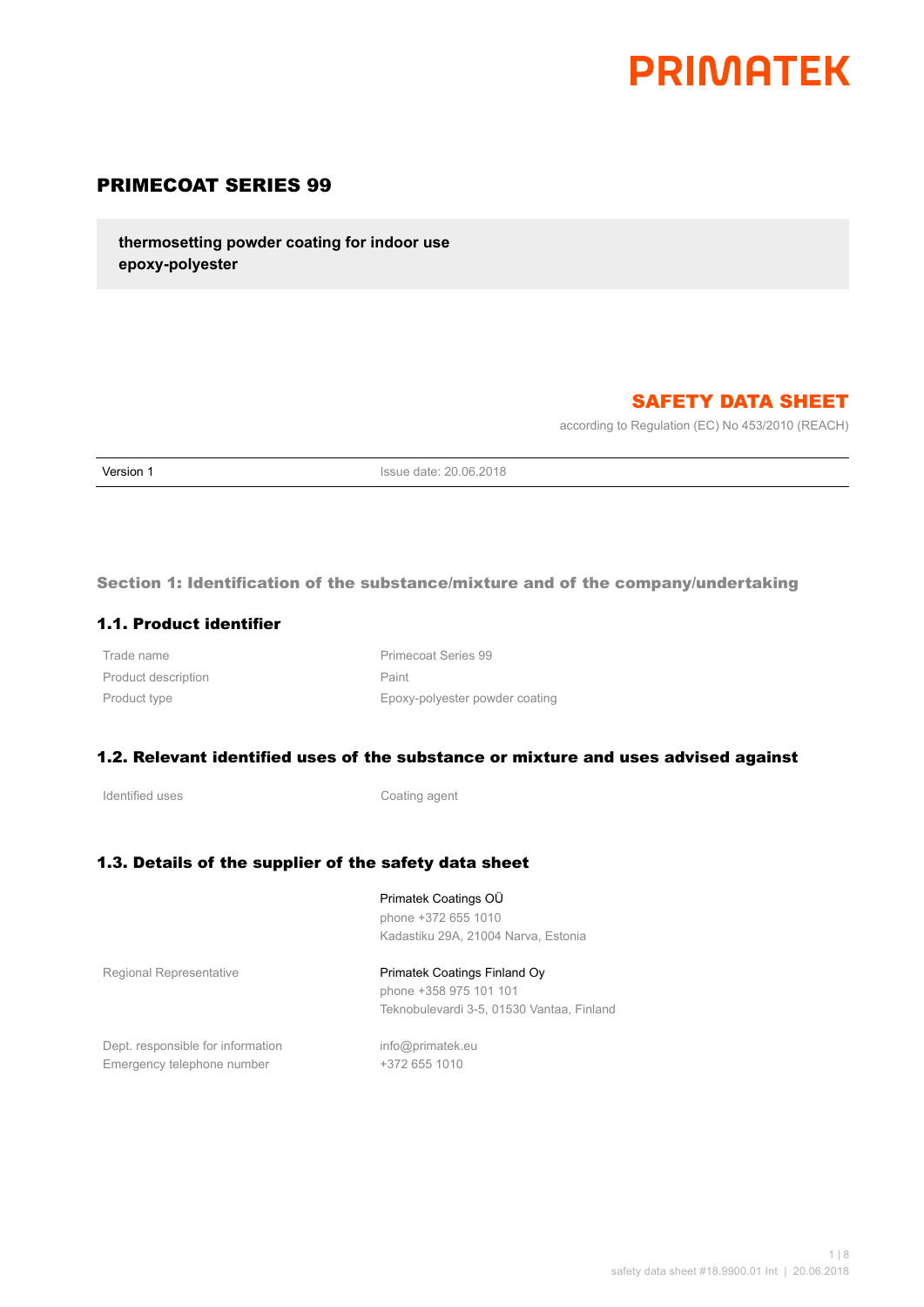### Section 2: Hazards identification

Classification according to EC regulation 1272/2008 (CLP)

### 2.1. Classification of the substance or mixture

Product definition: Mixture. Not classified as dangerous according to 1272/2008.

# 2.2. Label elements

| Signal word:       |  |
|--------------------|--|
| Hazard statements: |  |

"Warning" sign on the box No known significant effects or critical hazards

#### Precautionary statements

General Not applicable Prevention Prevention P261 – Avoid breathing dust Response Not applicable Storage P.7.1 Disposal P.13

Supplemental label elements For professional use only. May produce an allergic reaction.

# 2.3. Other hazards

| Other hazards which do not | None known. |
|----------------------------|-------------|
| result in classification   |             |

#### Section 3: Composition/information on ingredients

### 1.1. Product identifier

## Substance/mixture Mixture There are no ingredients present which, within the current knowledge of the supplier and in the concentrations applicable, are classified as ha-zardous to health or the environ-ment and hence require reporting in this section.

Multicomponent disperse systems of solid particles - polyester film-forming base with pigment, filler and targeted additives.

Occupational exposure limits, if available, are listed in Section 8.

#### Section 4: First aid measures

#### 4.1. Description of first aid measures

| First aider: pay attention to self-protection! In case of any accident move the victim<br>out of danger zone. Do not leave affected person unattended.<br>Seek medical attention if necessary.                                                                                                                    |
|-------------------------------------------------------------------------------------------------------------------------------------------------------------------------------------------------------------------------------------------------------------------------------------------------------------------|
| In case of accident by inhalation: remove casualty to fresh air, take the dirty clothes<br>off and keep at rest. If you feel unwell, seek medical advice.                                                                                                                                                         |
| Thoroughly wash skin with soap and water. Do not use solvents or thinners.<br>Remove contaminated clothing.                                                                                                                                                                                                       |
| If product gets into the eye, keep eyelid open and rinse immediately with large<br>quantities of water, for at least 10 minutes. Remove contact lenses, if any.<br>In case of troubles or persistent symptoms, consult an opthalmologist.                                                                         |
| Have victim repeatedly drink large amounts of water with activated charcoal.<br>Do not induce vomiting. No adminis-tration in cases of unconsiousness or cramps.<br>Rinse mouth immediately and drink plenty of water.<br>Observe risk of aspiration if vomiting occurs. Get medical ad-vice/attention.<br>$\cap$ |
|                                                                                                                                                                                                                                                                                                                   |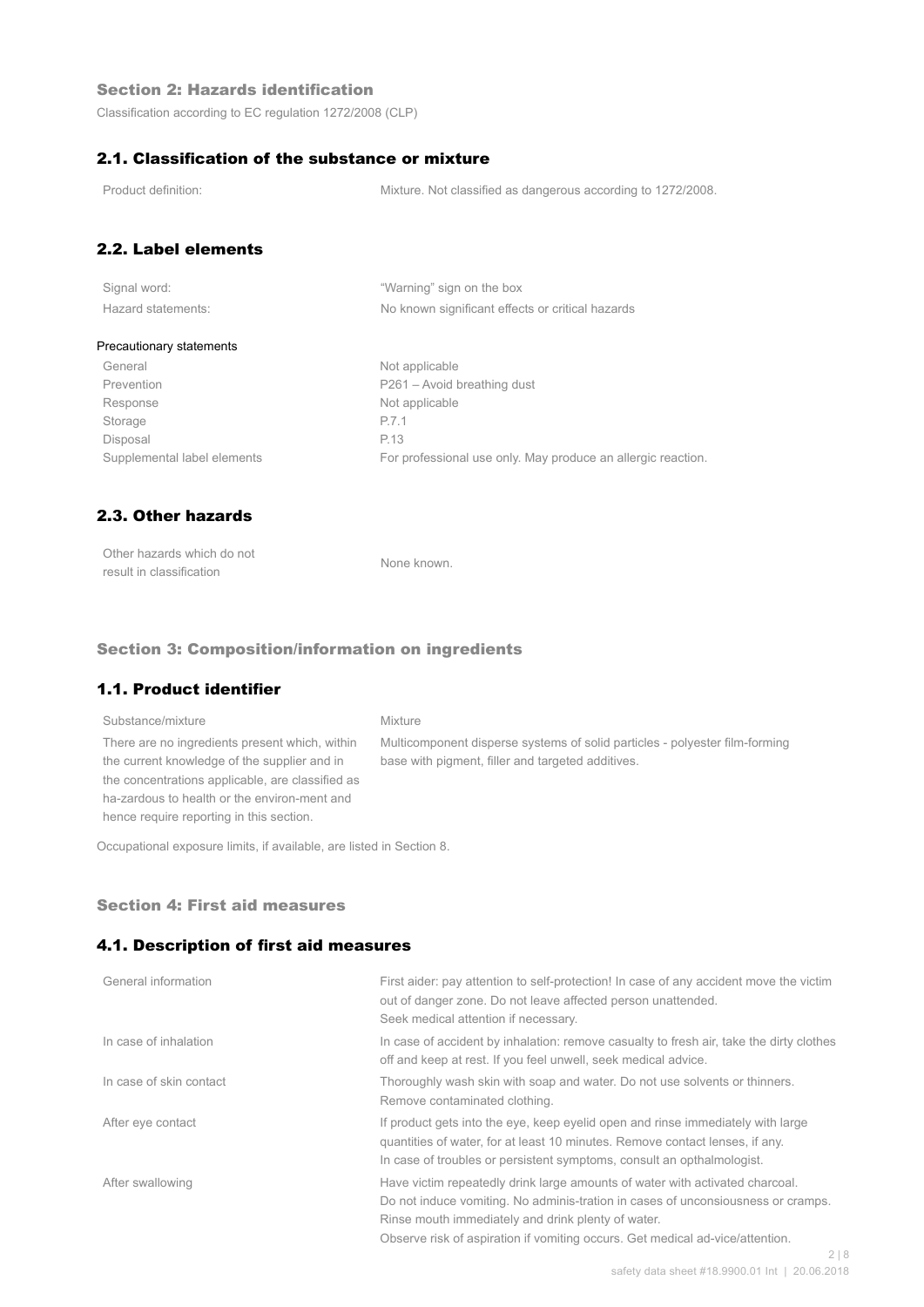### 4.2. Most important symptoms and effects, both acute and delayed

Symptoms Symptoms of the Symptoms to date.

#### Section 5: Firefighting measures

### 5.1. Extinguishing media

| Suitable extinguishing media          | In case of fire: Use water spray, dry powder, foam or carbon dioxide for extinction. |
|---------------------------------------|--------------------------------------------------------------------------------------|
| Extinguishing media which must not be | Strong water jet and carbon dioxide gases under presussure.                          |
| used for safety reasons               |                                                                                      |

### 5.2. Special hazards arising from the substance or mixture

| Special protective equipment for firefighters | Exposure to fire produces thick, black smoke that is hazardous to health.<br>Do not breathe smoke. |
|-----------------------------------------------|----------------------------------------------------------------------------------------------------|
| 5.3. Advice for firefighters                  |                                                                                                    |

| Special exposure hazards arising from the substance Wear self-contained breathing apparatus. |                                                                    |
|----------------------------------------------------------------------------------------------|--------------------------------------------------------------------|
| itself, combustion products, resulting gases                                                 |                                                                    |
| Additional information                                                                       | Do not allow fire water to penetrate into surface or ground water. |

#### Section 6: Accidental release measures

#### 6.1. Personal precautions, protective equipment and emergency procedures

| For non-emergency personnel | No action shall be taken involving any personal risk or without suitable training.<br>Evacuate surrounding areas. Keep unnecessary and unprotected personnel from<br>en-tering. Do not touch or walk through spilt material.<br>Put on appropriate personal protective equipment. |
|-----------------------------|-----------------------------------------------------------------------------------------------------------------------------------------------------------------------------------------------------------------------------------------------------------------------------------|
| For emergency responders    | If specialized clothing is required to deal with the spil-lage, take note of any<br>information in Section 8 on suita-ble and unsuitable materials.<br>See also the information in "For non-emergency personnel".                                                                 |

#### 6.2. Environmental precautions

| Environmental precautions | Avoid dispersal of spilt material and runoff and contact with soil, waterways, drains |
|---------------------------|---------------------------------------------------------------------------------------|
|                           | and sewers. Inform the re-levant authorities if the product has caused environmen-    |
|                           | tal pollution (sewers, waterways, soil or air).                                       |

## 6.3. Methods and material for containment and cleaning up

| Small spill | Move containers from spill area. Vacuum or sweep up material and place in a designated,<br>labelled waste container. Dispose of via a licensed waste disposal contractor.  |
|-------------|----------------------------------------------------------------------------------------------------------------------------------------------------------------------------|
| Large spill | Move containers from spill area. Prevent entry into sewers, water courses, basements<br>or confined areas. Vacuum or sweep up material and place in a designated, labelled |
|             | waste container. Dispose of via a licensed waste disposal contractor.                                                                                                      |

# 6.4. Reference to other sections

| Reference to other sections | See Section 1 for emergency contact information.                            |     |
|-----------------------------|-----------------------------------------------------------------------------|-----|
|                             | See Section 8 for information on appropriate personal protective equipment. |     |
|                             | See Section 13 for additional waste treatment informa-tion.                 |     |
|                             |                                                                             | 318 |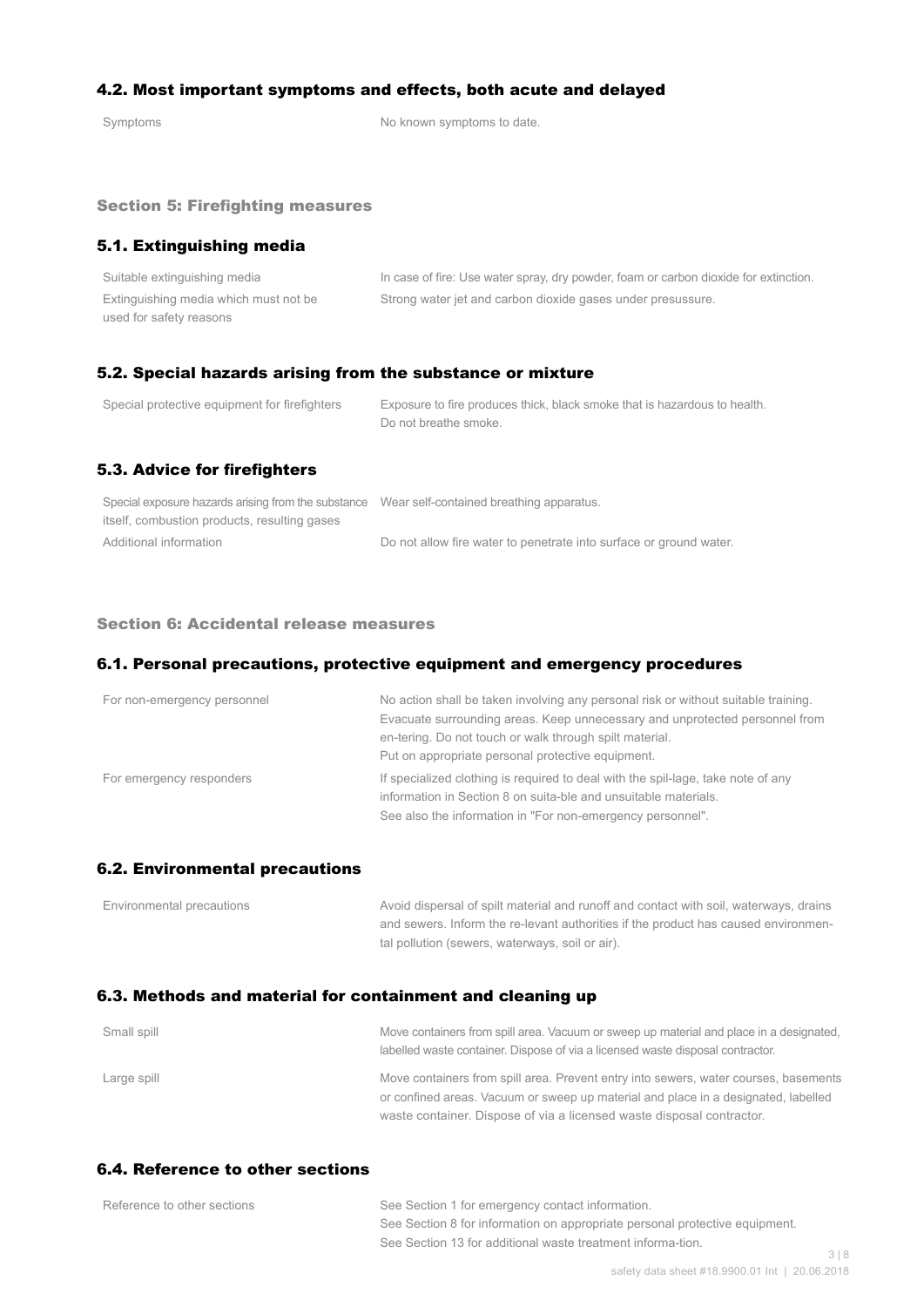#### Section 7: Handling and storage

The information in this section contains generic advice and guidance.

The list of Identified Uses in Section 1 should be consulted for any available use-specific information provided in the Exposure Scenario(s).

#### 7.1. Precautions for safe handling

Precautions should be taken to prevent the formation of dusts in concentrations above flammable, explosive or occupational exposure limits. Respiratory protection is needed.

Electrical equipment and lighting should be protected to appropriate standards to prevent dust coming into contact with hot surfaces, sparks or other ignition sources.

Mixture may charge electrostatically: always use earthing leads when transferring from one container to another.

Operators should wear antistatic footwear and clothing and floors should be of the conducting type.

Keep away from heat, sparks and flame.

Avoid contact with skin and eyes. Avoid the inhalation of dust, particulates, spray or mist arising from the application of this mixture. Avoid inhalation of dust from sanding.

Eating, drinking and smoking should be prohibited in areas where this material is handled, stored and processed.

Put on appropriate personal protective equipment (see Section 8).

Always keep in containers made from the same material as the original one.

Comply with the health and safety at work laws.

Do not allow to enter drains or watercourses.

#### 7.2 Conditions for safe storage, including any incompatibilities

Store in accordance with local regulations.

#### Additional information on storage conditions

Observe label precautions. Store in a dry, cool and well-ventilated area. Keep away from heat and direct sunlight.

Keep container tightly closed.

Keep away from sources of ignition. No smoking. Prevent unauthorised access.

Containers that have been opened must be carefully resealed and kept upright to prevent leakage.

See Technical Data Sheet / packaging for further information.

# 7.3 Specific end use(s)

| Recommendations                      | Not available. |
|--------------------------------------|----------------|
| Industrial sector specific solutions | Not available. |

#### Section 8: Exposure controls/personal protection

The information in this section contains generic advice and guidance. The list of Identified Uses in Section 1 should be consulted for any available use-specific information provided in the Exposure Scenario(s).

#### 8.1. Exposure controls

| Exposure controls                       | Provide good ventilation and/or an exhaust system in the work area. Occupational<br>exposure limit values: A: respirable fraction $\leq$ 1.25 mg/m <sup>3</sup><br>and $\le$ 10 mg/m3 E: inhalable fraction                                                                                                                                                   |       |
|-----------------------------------------|---------------------------------------------------------------------------------------------------------------------------------------------------------------------------------------------------------------------------------------------------------------------------------------------------------------------------------------------------------------|-------|
| Respiratory protection                  | Wear a dust mask, in case of excessive dust. Respiratory protection must be worn<br>whenever the WEL levels have been exceeded.                                                                                                                                                                                                                               |       |
| Hand protection                         | Wear suitable gloves. Suitable gloves type: Disposable gloves natural latex or<br>Nitrile rubber Category 3 according to DIN EN 374 and DIN EN 420. Observe glove<br>manufacturer's instructions concerning penetrability and breakthrough time. In<br>case of prolonged or frequently repeated skin contact: Protect skin by using skin<br>protective cream. |       |
| Eye protection                          | In case of dust formation: tightly sealed goggles according to EN 166.                                                                                                                                                                                                                                                                                        |       |
| Body protection                         | Wear suitable protective clothing. Avoid contact of neck and wrists with the powder<br>because of possible skin irritations and dermatitis.<br>Wash thouroughly after contact with skin areas.                                                                                                                                                                |       |
| General protection and hygiene measures | When using do not eat, drink or smoke.                                                                                                                                                                                                                                                                                                                        | 4   8 |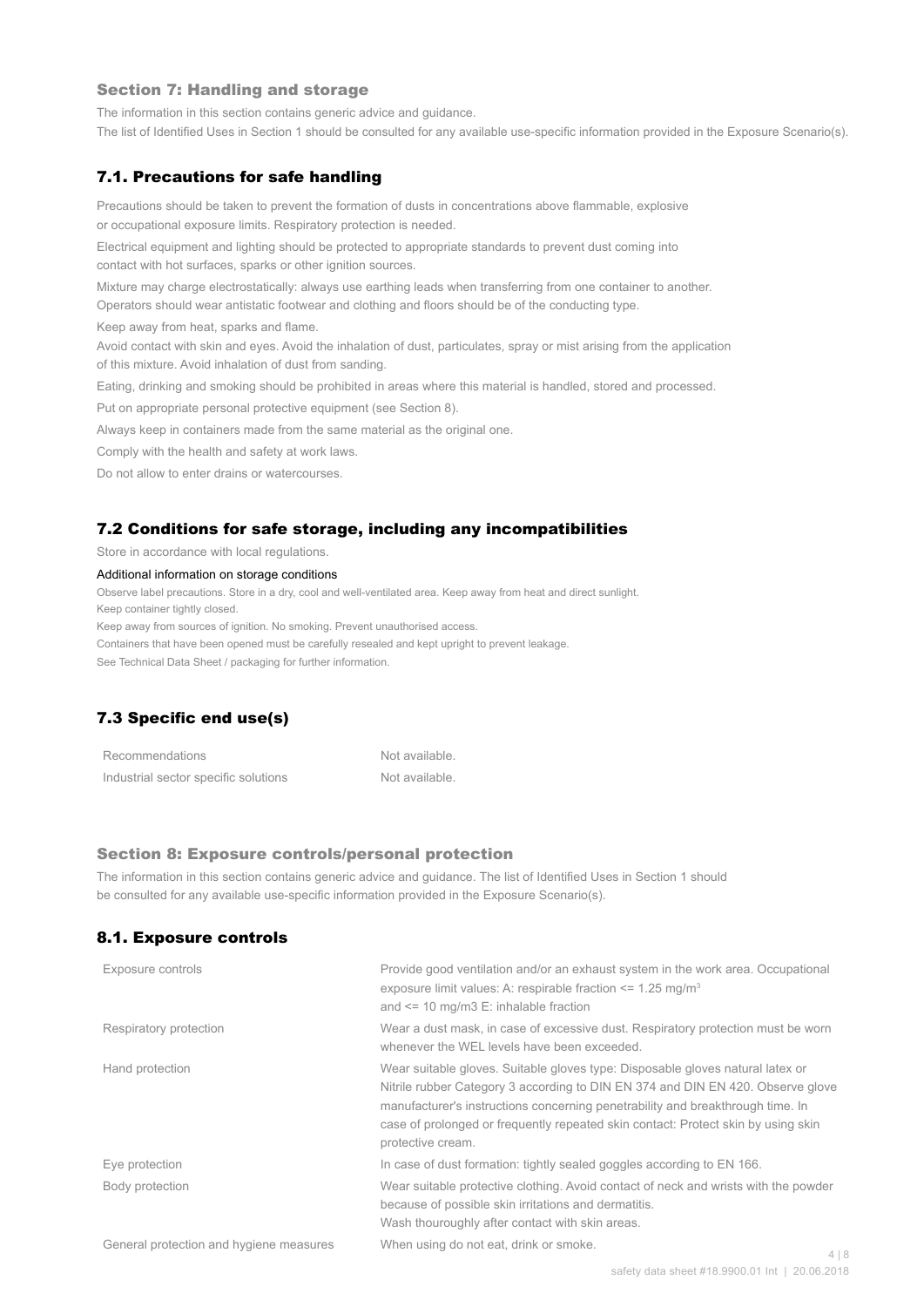#### SECTION 9: Physical and chemical properties

#### 9.1. Information on basic physical and chemical properties

| Appearance                                     |                                                                |
|------------------------------------------------|----------------------------------------------------------------|
| <b>Physical state</b>                          | Solid, Powder                                                  |
| Colour                                         | Various                                                        |
| Odour                                          | Slight odour                                                   |
| Odour threshold                                | Not applicable                                                 |
| рH                                             | Not applicable                                                 |
| Melting point (dust)                           | 85-115 °C                                                      |
| Initial boiling point and boiling range        | Not applicable                                                 |
| Flash point                                    | Not applicable                                                 |
| Evaporation rate                               | Not applicable                                                 |
| Flammability (solid, gas)                      | Fine dust clouds may form explosive mixtures with air          |
| Lower explosion limit (dust)                   | 20 g/m <sup>3</sup> (EN 14034-3)                               |
| Minimum ignition energy (mJ)                   | 10-30 (EN 13821)                                               |
| Vapour pressure                                | Not applicable                                                 |
| Vapour density                                 | Not applicable                                                 |
| Relative density                               | 1.2 to 1.7 g/cm <sup>3</sup> (ISO 8130-2/-3)                   |
| Solubility (ies)                               | Insoluble in the following materials: cold water and hot water |
| Partition coefficient: n-octanol / water       | Not applicable                                                 |
| Auto-ignition temperature for dust-air mixture | $>450^{\circ}$ C                                               |
| Decomposition temperature                      | $>230^{\circ}$ C                                               |
| <b>Viscosity</b>                               | Not applicable.                                                |

### 9.2. Other information

No additional information.

### SECTION 10: Stability and reactivity

| 10.1. Reactivity                         | No specific test data related to reactivity available for this product or its ingredients.              |
|------------------------------------------|---------------------------------------------------------------------------------------------------------|
| 10.2. Chemical stability                 | The product is stable.                                                                                  |
| 10.3. Possibility of hazardous reactions | Under normal conditions of storage and use, hazardous reactions will not occur.                         |
| 10.4. Conditions to avoid                | No specific data.                                                                                       |
| 10.5. Incompatible materials             | Not applicable.                                                                                         |
| 10.6. Hazardous decomposition products   | Under normal conditions of storage and use, hazardous decomposition products<br>should not be produced. |

#### SECTION 11: Toxicological information

### 11.1. Information on toxicological effects

There are no data available on the mixture itself. The mixture has been assessed following the conventional method of the CLP Regulation (EC) No 1272/2008 and is classified for toxicological properties accordingly. See Sections 2 and 3 for details. This takes into account, where known, delayed and immediate effects and also chronic effects of components from short-term and long-term exposure by oral, inhalation and dermal routes of exposure and eye contact. Coating powders can cause localised skin irritation in folds of the skin or under tight clothing.

#### Acute toxicity estimates

Not available.

### Specific target organ toxicity (single exposure)

Not available.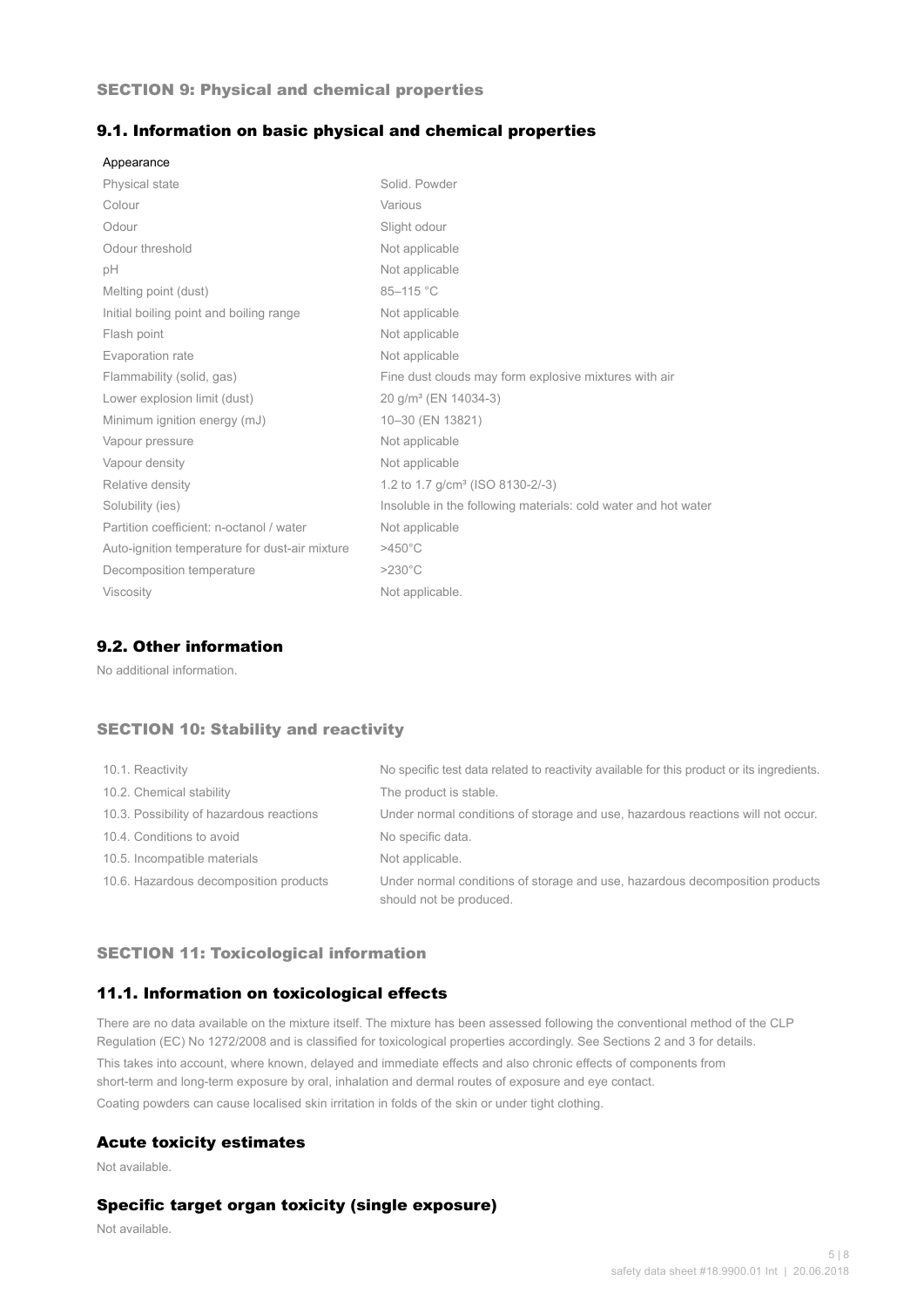### Specific target organ toxicity (repeated exposure)

Not available.

#### Aspiration hazard

Not available.

### Potential acute health effects:

| Eye contact  | No known significant effects or critical hazards |
|--------------|--------------------------------------------------|
| Inhalation   | No known significant effects or critical hazards |
| Skin contact | No known significant effects or critical hazards |
| Ingestion    | No known significant effects or critical hazards |

### Symptoms related to the physical, chemical and toxicological characteristics

| Eye contact  | No specific data |
|--------------|------------------|
| Inhalation   | No specific data |
| Skin contact | No specific data |
| Ingestion    | No specific data |

# Potential chronic health effects

| General               | No known significant effects or critical hazards |
|-----------------------|--------------------------------------------------|
| Carcinogenicity       | No known significant effects or critical hazards |
| Mutagenicity          | No known significant effects or critical hazards |
| Teratogenicity        | No known significant effects or critical hazards |
| Developmental effects | No known significant effects or critical hazards |
| Fertility effects     | No known significant effects or critical hazards |
|                       |                                                  |

#### SECTION 12: Ecological information

## 12.1. Toxicity

Conclusion/Summary

# 12.2. Persistence and degradability

Not available

# 12.3. Bioaccumulative potential

| Bioaccumulative potential |  |
|---------------------------|--|
|---------------------------|--|

Not available

# 12.4. Mobility in soil

| Soil/water partition coefficient $(K_{\text{oc}})$ | Not available |
|----------------------------------------------------|---------------|
| Mobility                                           | Not available |

# 12.5. Results of PBT and vPvB assessment

| PBT  | Not applicable |
|------|----------------|
| vPvB | Not applicable |

# 12.6 Other adverse effects

No known significant effects or critical hazards.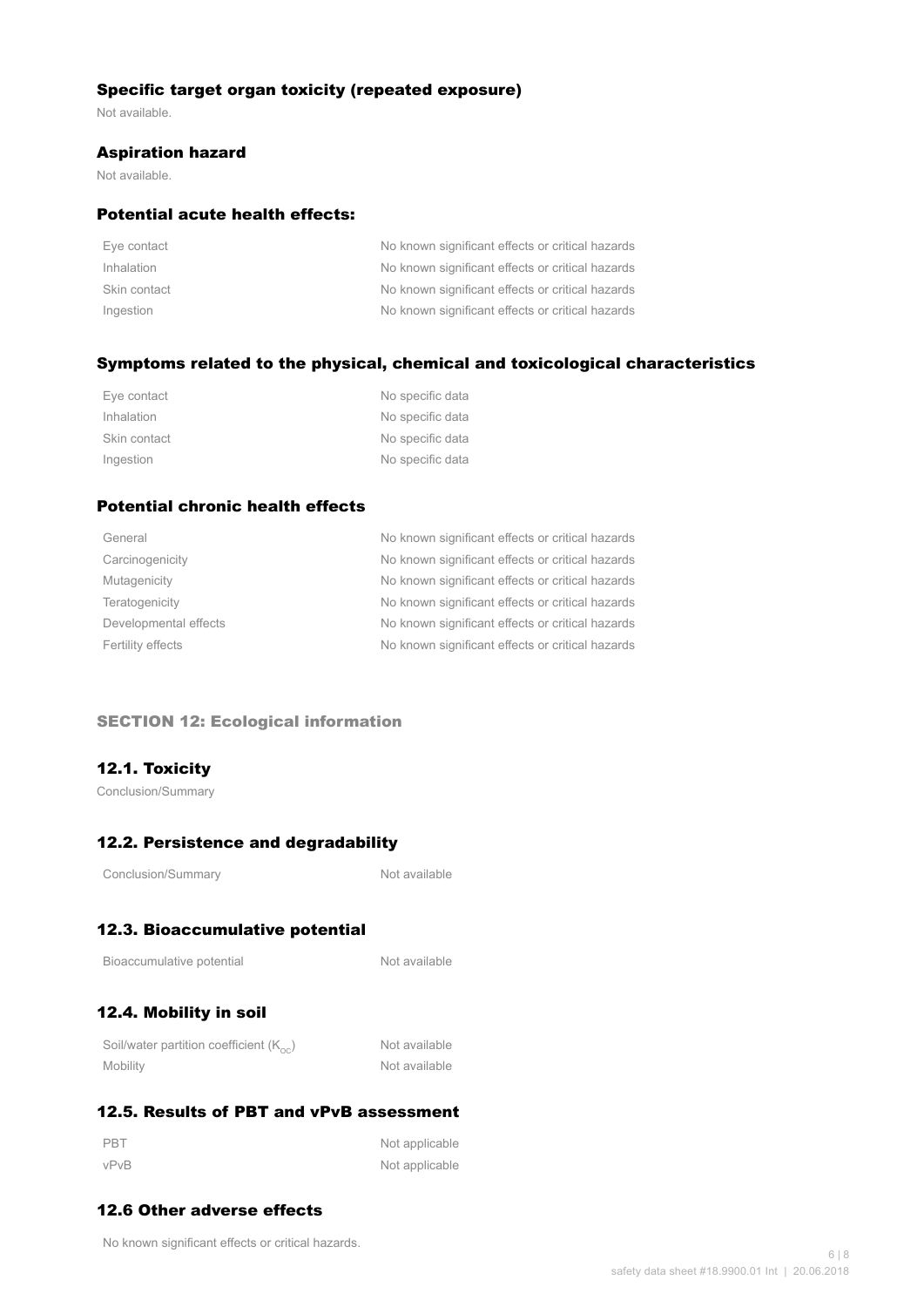#### SECTION 13: Disposal considerations

The information in this section contains generic advice and guidance. The list of Identified Uses in Section 1 should be consulted for any available use-specific information provided in the Exposure Scenario(s).

### 13.1. Waste treatment methods

Within the present knowledge of the supplier, this product is not regarded as hazardous waste, as defined by EU Directive 2008/98/EC. If this product is mixed with other wastes, this code may no longer apply. If mixed with other wastes, the appropriate code should be assigned. For further information, contact your local waste authority.

#### SECTION 14: Transport information

The information in this section contains generic advice and guidance. The list of Identified Uses in Section 1 should be consulted for any available use-specific information provided in the Exposure Scenario(s).

#### 13.1. Waste treatment methods

Transport within user's premises: always transport in closed containers that are upright and secure. Ensure that persons transporting the product know what to do in the event of an acci-dent or spillage. This preparation is not classified as dangerous according to international transport regulations (ADR/RID, IMDG or ICAO/IATA).

| 14.1. UN number                                                                   | Not regulated                                                                                                                                                                                                    |
|-----------------------------------------------------------------------------------|------------------------------------------------------------------------------------------------------------------------------------------------------------------------------------------------------------------|
| 14.2. UN proper shipping name                                                     |                                                                                                                                                                                                                  |
| 14.3. Transport hazard class(es)                                                  |                                                                                                                                                                                                                  |
| 14.4. Packing group                                                               |                                                                                                                                                                                                                  |
| <b>14.5. Environmental hazards</b>                                                | No.                                                                                                                                                                                                              |
| 14.6. Special precautions for user                                                | Transport within user's premises: always transport in closed containers that are<br>upright and secure. Ensure that persons transporting the product know what to<br>do in the event of an accident or spillage. |
| Additional information                                                            |                                                                                                                                                                                                                  |
| ADR / RID                                                                         |                                                                                                                                                                                                                  |
| 14.7 Transport in bulk according to<br><b>Annex II of Marpol and the IBC Code</b> | Not available                                                                                                                                                                                                    |
| <b>IMDG Code Segregation group</b>                                                | Not available.                                                                                                                                                                                                   |

SECTION 15: Regulatory information

15.1 Safety, health and environmental regulations/legislation specific for the substance or mixture

EU Regulation (EC) No. 1907/2006 (REACH) Annex XIV - List of substances subject to authorization Substances of very high concern: None of the components are listed.

#### Annex XVII – Restrictions on the manufacture, placing on the market and use of certain dangerous substances, mixtures and articles

Not applicable

Other EU regulations

**Europe inventory** Not determined **Black List Chemicals** Not listed